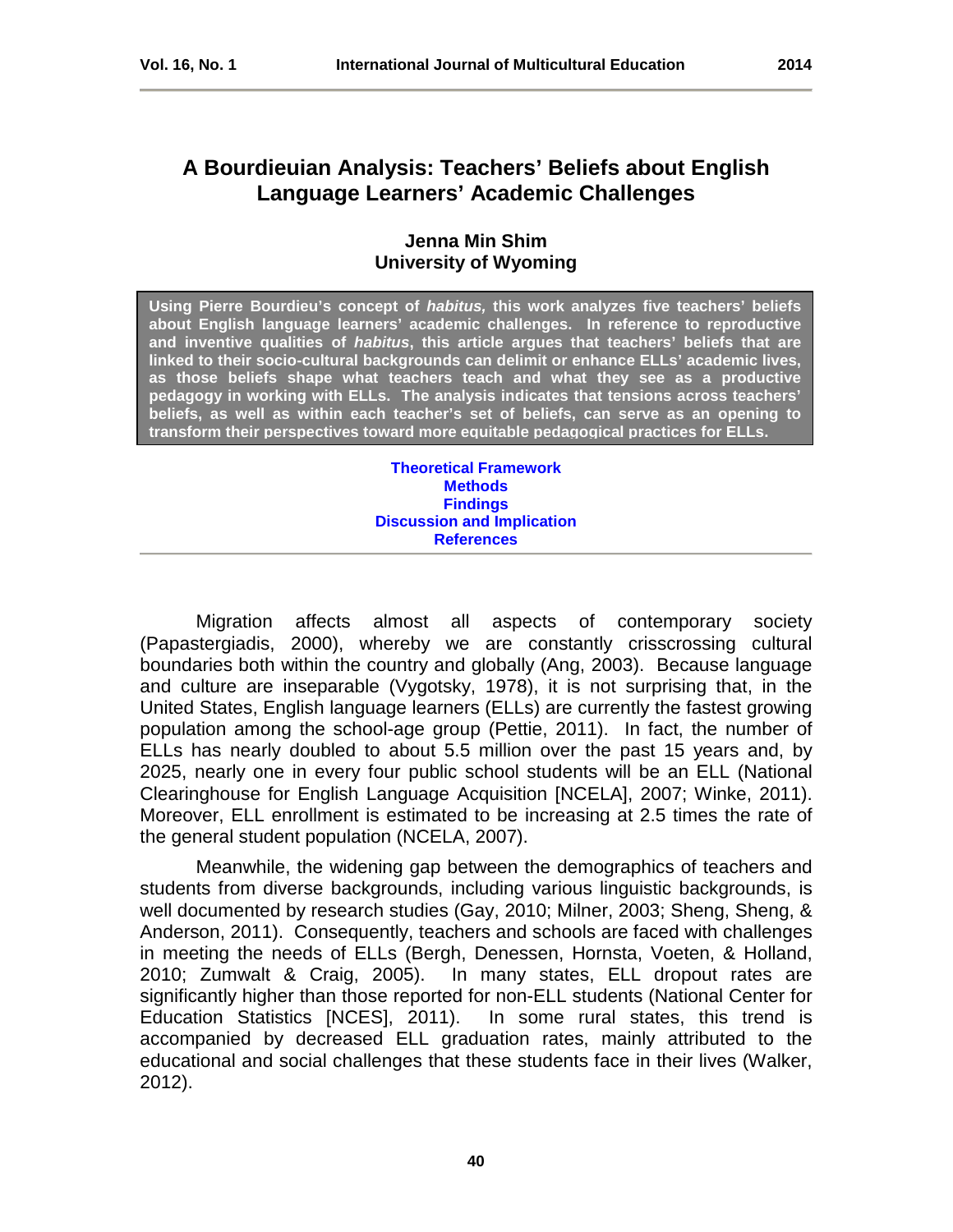One of the significant factors that influence ELLs' school experience is the beliefs of the teachers they encounter. Peregoy and Boyle (1997) argued that the beliefs and attitudes of teachers can affect what ELLs learn in their classrooms, and even well-intended teachers can inhibit ELLs' academic and social growth if they have unexamined negative beliefs about ELLs. Other researchers similarly noted that teachers' attitudes towards ELLs affect classroom actions and interactions, as well as pedagogical decisions that teachers make, which ultimately affects ELLs academic achievement (Macnab & Payne, 2003; Mantero & McVicker, 2006; Rueda & Garcia, 1994; Pettit, 2011). Echoing and extending these arguments, this paper reports on an investigation into and analysis of teachers' beliefs about the factors that contribute to ELLs' academic challenges. The assumption implicit in this study is that these teachers' beliefs in part affect what they see as a productive pedagogy for ELLs.

The study focuses on the south-central portion of a western US state (more details provided below). The growing wave of linguistic diversity is no longer limited to large metropolitan areas, and the growth has been much more rapid in less populated rural states. O'Neal, Ringler, and Rodriguez (2008) reported that "ELL students and their families tend to settle in geographical locations that are rural" (p. 6). Similarly, Reed (2010) stated that rural areas are experiencing a rapid increase in racial and ethnic diversity in their student populations; therefore, schools in rural states are facing unique educational challenges in meeting the needs of diverse student populations, including ELLs a group with which teachers feel inadequately prepared to work productively.

The following section begins with a discussion of the theoretical framework that informs this study, drawing upon Pierre Bourdieu's concept of *habitus*. The methodology is outlined in the text section, followed by the subsequent findings and discussion section. The final section offers the study conclusion and implication toward more equitable educational practices for ELLs. The research questions that guide this study are:

- 1. What are teachers' beliefs about the factors that contribute to ELLs' academic challenges?
- 2. What are the consequences of these teachers' beliefs with respect to working productively with ELLs?
- 3. Are there any patterns and/or oppositions among these teachers' beliefs?

## **Theoretical Framework**

<span id="page-1-0"></span>The analytical perspective adopted in this study locates teachers' beliefs within their wider socio-cultural, socio-political, and educational contexts. Among many other options, this study utilizes Bourdieu's sociological theory of practice because (a) education occupies a central place in Bourdieu's work (Swartz, 1997), (b) his framework allows the analysis of domination, (c) even though he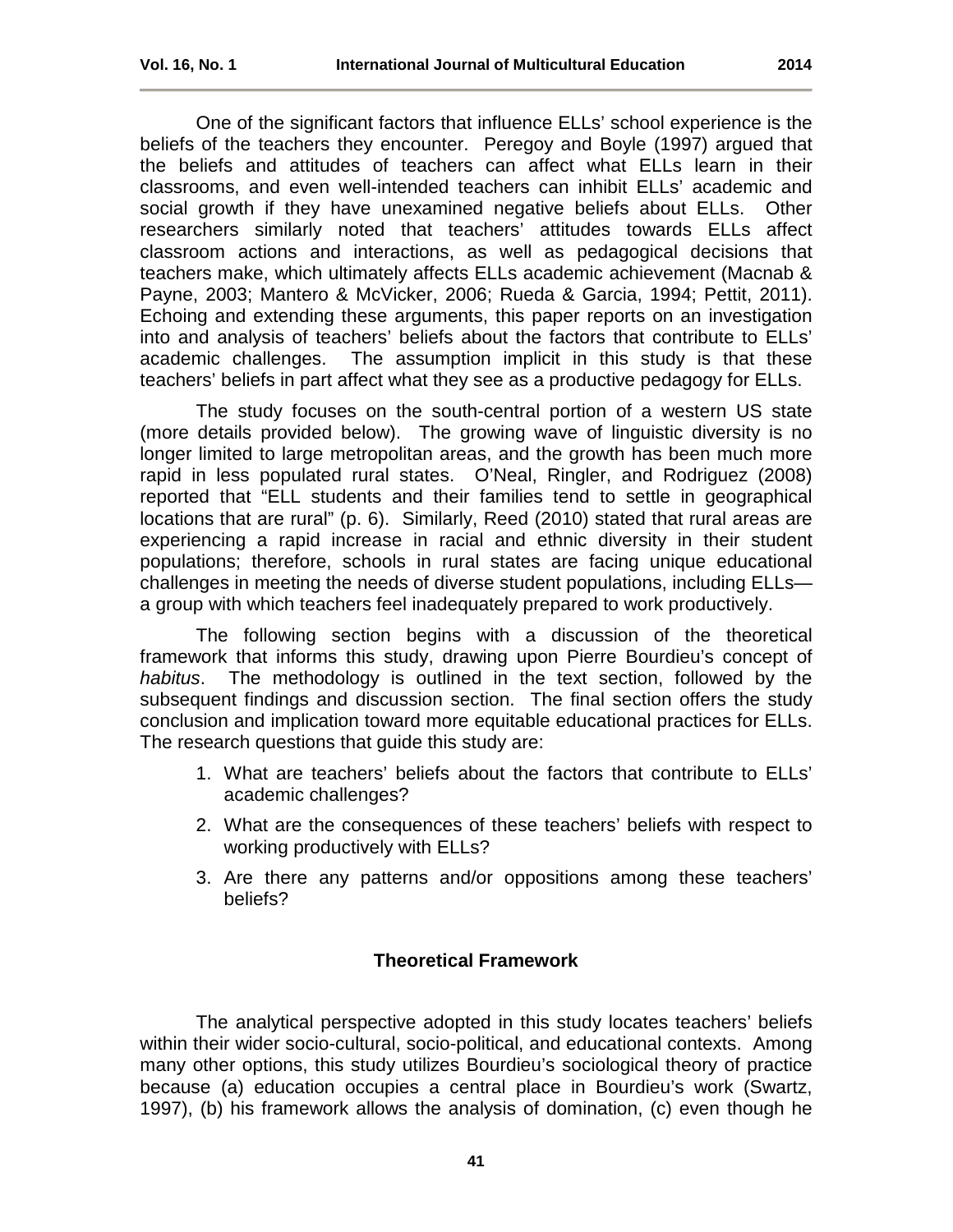was mostly interested in social analysis of class, Bourdieu's concepts can easily be applied to culture (Cicourel, 1993), and (d) culture and language are inextricably linked (Vygotsky, 1978).

Bourdieu writes extensively about the central role that schools play in reproducing social and cultural inequalities (Bourdieu & Passeron, 1977). For Bourdieu, it is the culture of the dominant group—that is, the group that controls the economic, social, and political resources—that is embodied in schools. Thus, educational institutions ensure the profitability of the cultural capital of the dominant. For this study, Bourdieu's central concept of *habitus* is particularly informative, as teachers are viewed as agents that are constitutive of school structures. According to Bourdieu (1984), the *habitus* is a "system of durable, transposable dispositions," that is "progressively inscribed in people's minds" (p. 471) through practical interaction with external social structures, including other people. Social structures, such as family, art, schools, and social class, tend to manifest durable patterns and regularities as they become deposited in individual agents. They are retained in the form of lasting and durable dispositions in ways that predispose people to think and act in particular ways. However, as the *habitus* operates below the level of consciousness and calculation, how people think and act, as well as how they view the world, seems natural to each individual agent. In other words, if people are in contexts where their *habitus* and social structures align with each other, they have "feel for the game" (Bourdieu, 1998, p. 80). Bourdieu further explains this process, noting, "When habitus encounters a social world of which it is the product, it is like a 'fish in water': it does not feel the weight of the water, and it takes the world about itself for granted" (Bourdieu & Wacquant, 1992, p. 127).

Relevance to this study also is Bourdieu's argument that linguistic ideologies are constituted by the macro-sociopolitical construction (Bourdieu & Wacquant, 1992). Recognition that English continues to be a lingua-franca in the world and that only a particular form of English gets promoted as a correct version would inform individual's linguistic *habitus* (Shim, 2012). For instance, Rhedding-Jones (2002) showed that despite the current trends of internationalization embracing plurality and celebrating many different *Englishes*, the global English curriculum still largely centers on colonial and modernist trajectories that insist and value only a particular form as a standard and correct English. Thus, the insistence on the intrinsic superiority of one language over another continues to serve and reinforce the existing system of domination (Pennycook, 2007). What this means for this study is that teachers' judgments against ELLs and their parents related to their English proficiency levels are not so much rooted in their individual thinking but more rooted in their self-evident understandings of the social world embedded in the individual teacher's *habitus* as a English-speaking member of society under which the system of linguistic domination is deeply inscribed in her/his mind.

Moreover, in school contexts, students from diverse cultural and linguistic backgrounds, whose *habitus* is not consistent with the structures of the dominant system (e.g., schools), could be misunderstood or alienated. This is often the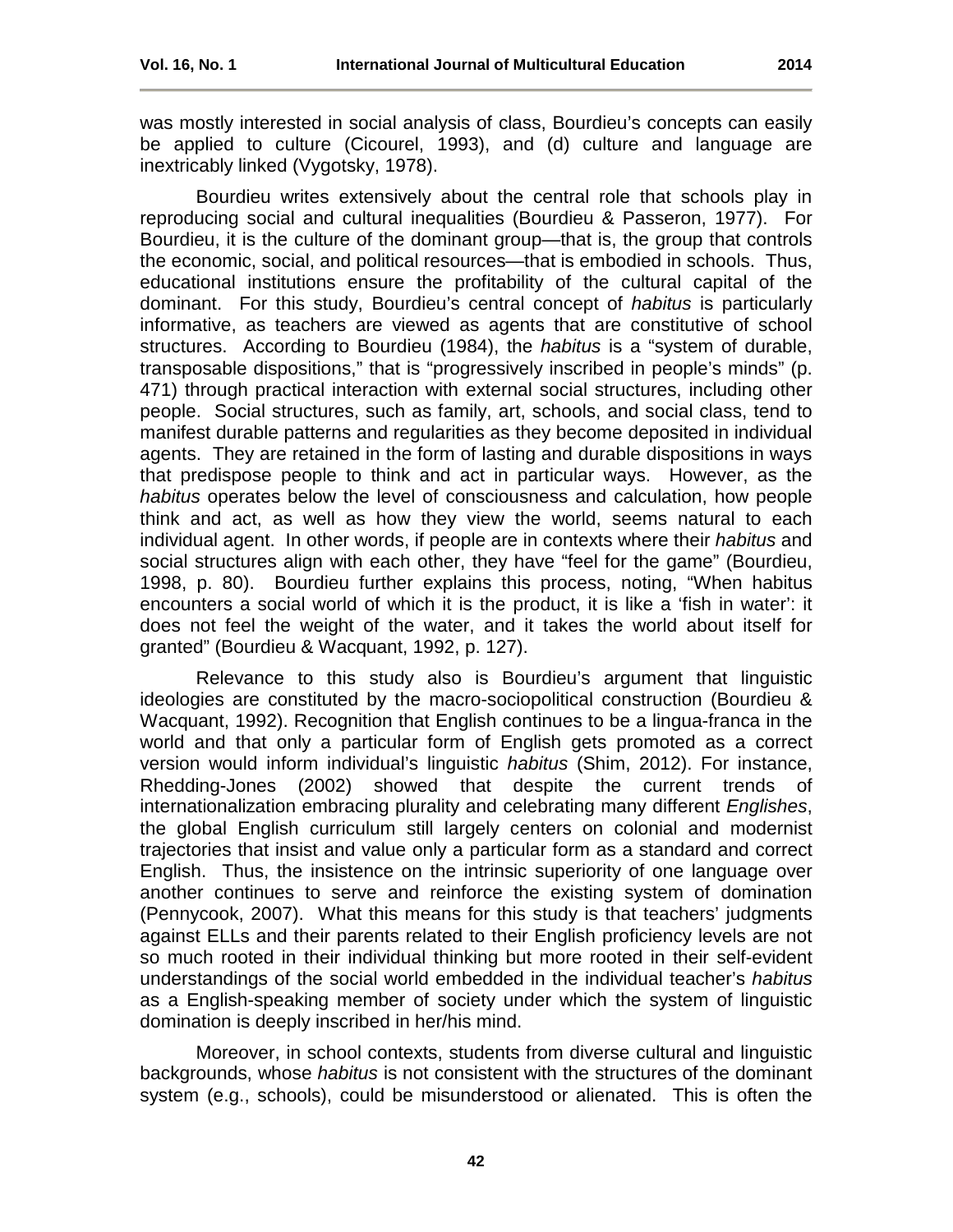case, as many teachers misrecognize these students' differences as a lack of natural gifts, cognitive abilities, and/or personal motivation. Presently, these issues are becoming even more pronounced, as the gap between teacher demographics (predominantly White Americans) and student demographics is ever widening.

Teachers have a high level of control over pedagogical choices and classroom management procedures in their classrooms. Thus, the classroom can be seen as sub-context of the wider school context in which teachers' *habitus* and their pedagogical decisions can reproduce inequality already in place (Bourdieu & Passeron, 1977). In this regard, the effect of teachers' *habitus* on students is evidenced in Oliver and Kettley's (2010) study that has highlighted the importance of individual teachers' dispositions and their beliefs as important factors in creating (or not creating) the conditions for students to consider the possibility of pursuing higher education. According to the study findings, the teachers' beliefs about student cognitive capacities stemming from teachers' political and cultural dispositions are potential factors shaping students' decisionmaking regarding pursuing higher education.

However, for Bourdieu, inventive and transformative character is as much a part of *habitus* as is reproductive character (Bourdieu & Wacquant, 1992). In other words, Bourdieu's idea of *habitus* does not privilege either the structures of society or the agency of the individual. Therefore, one's *habitus* (and the social structure it inhabits) is not immutable, but can transform across time because both are continually reconstituted in and through practices. For instance, Bourdieu (1998) notes that boxing, a practice that was initially viewed as specific to aristocratic life, was eventually given up by the aristocracy, as it became popular with the bourgeoisie, petit bourgeoisie, or even the lower class (p. 4). Owing to this shift, over time, the perception associated with boxing in France changed. With respect to education, this implies that teachers' *habitus* and school structures are not fixed, and teachers who make choices in different aspects of curriculum and how they are delivered in classrooms do have impact on transforming or reproducing inequality in schools across time. Understanding the function of teachers' own *habitus* (including the linguistic *habitus*), the factors that constitute their *habitus*, and the elements that their *habitus* can influence through their pedagogical practices can help teachers choose pedagogies and practices that mitigate inequality.

#### **Methods**

## **Setting**

The context of this study is a town located in the south-central portion of a western US state, an English-only state home primarily to rural ranching communities. The town has a population of 9,300 people. Due to many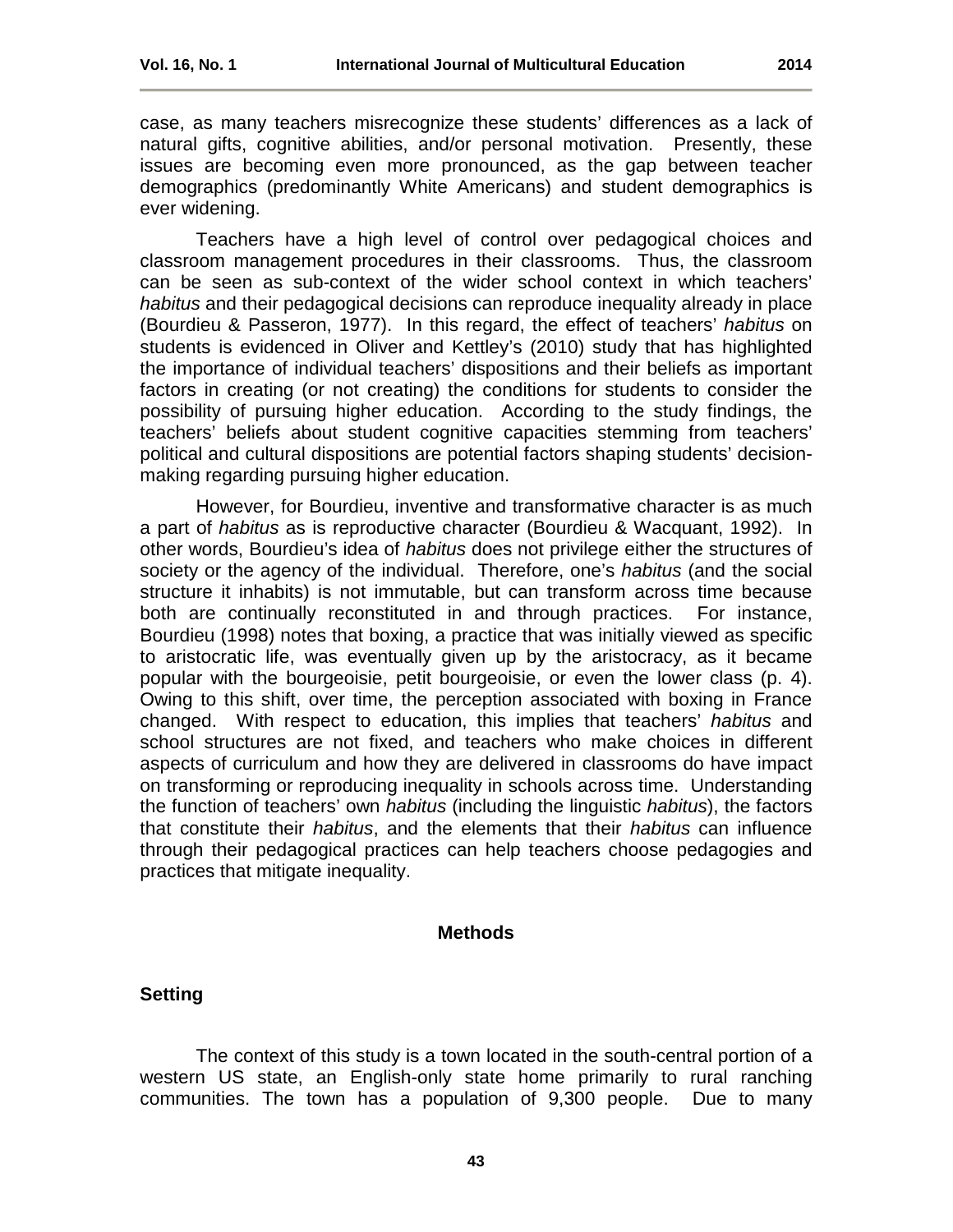The town's student population is served by two elementary schools, one middle school, and one high school. All four schools implement a pull-out program for ELLs, whereby, during each school day, the ELLs are taught English during one to two hours dedicated to other main/content-area subjects taught to the rest of their class. Currently, 26.6% of the total student population is Hispanic, and Asians and Native Americans account for 4.1%. With regard to English as Second Language (ESL) services, 11.8% of the total student population qualifies, and over 15% of the total student population lives in a home where one or both parents do not speak English as their first language.

# **Participants**

The participants in this study are two female elementary school ESL teachers, one female middle school teacher, and a male and a female high school ESL teacher. Their teaching experiences range from 3 to 8 years, and they all agreed to participate in this study. All participating teachers are White Americans, aged 24 to 45, and are all monolingual speakers of English. All participants have an ESL endorsement attached to their teaching certificates, and each participant had her/his own ESL classroom when the study was conducted. The following is a table of the participants' demographic data. All names are pseudonyms.

Table 1.

| <b>Name</b> | <b>School</b> | Race  | Language | Yrs.<br><b>ESL</b><br><b>of</b><br><b>Teaching</b> | Age |
|-------------|---------------|-------|----------|----------------------------------------------------|-----|
| Linda       | Elementary    | White | English  | 6                                                  | 38  |
| Mary        | Elementary    | White | English  | 3                                                  | 24  |
| Nancy       | Middle        | White | English  | 8                                                  | 45  |
| Karen       | High          | White | English  | 6                                                  | 35  |
| David       | High          | White | English  | 4                                                  | 32  |

*Participants' demographic data*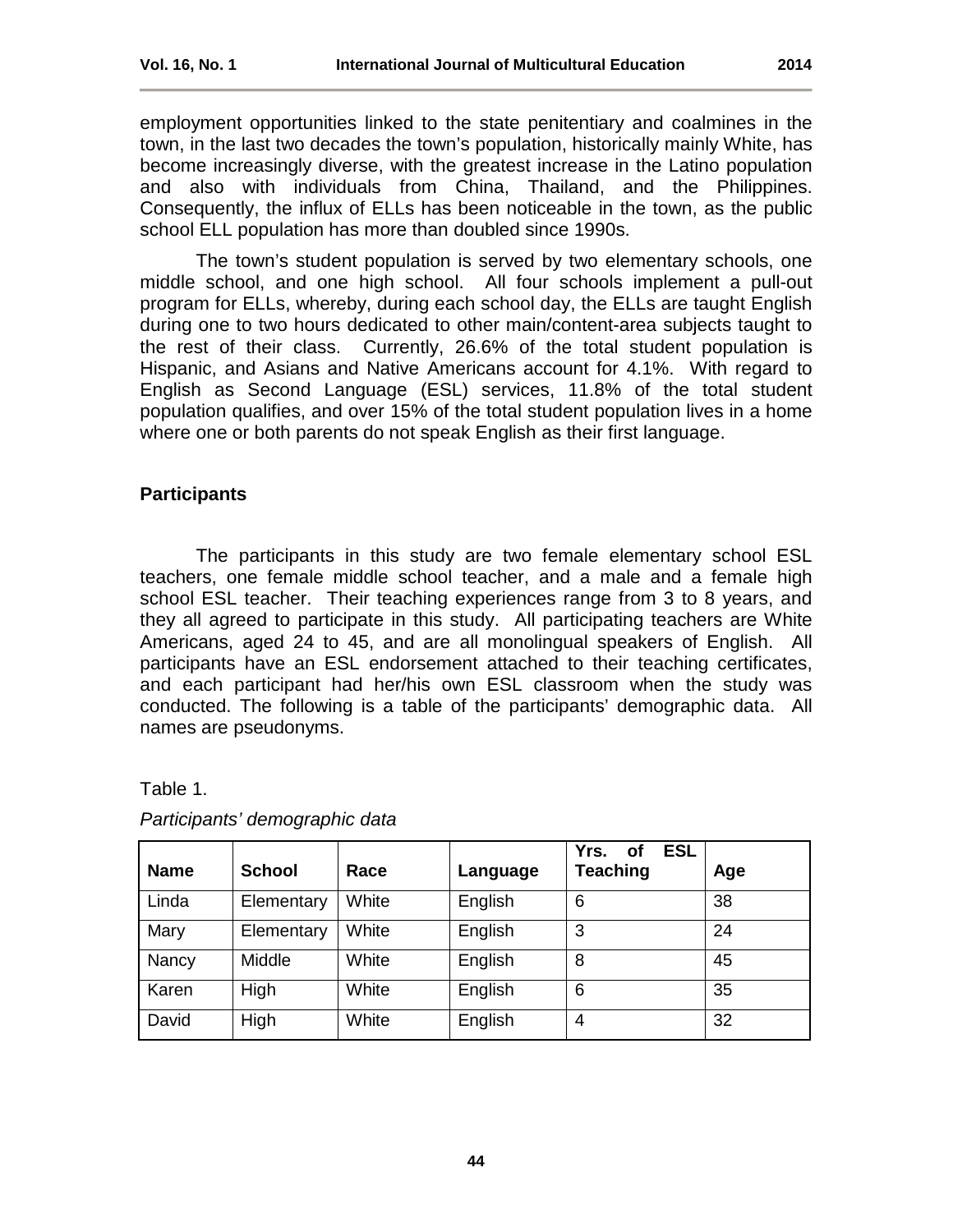## **Data Source**

This study draws on 10 semi-structured individual interviews with teachers, even though not all are directly quoted in this study. Each teacher participated in two interviews with the researcher, each lasting 1-1.5 hours. All interviews were conducted between September 2012 and February 2013. Interviews aimed at eliciting responses that would answer the main question: What are your beliefs about the factors that contribute to ELLs' academic challenges? Detailed notes were taken by the researcher. All interviews were also tape-recorded, which were then transcribed by the researcher. The notes were compared with the transcribed data to check for consistency and/or contradictions.

## **Data Analysis**

Ongoing open coding strategy of grounded theory (Strauss & Corbin, 1998) was used to identify and analyze the themes within individual and across the five teachers' responses. Each teacher was interviewed twice across six months. The researcher looked for the themes among what the teachers believe to be the major contributing factors to ELLs' academic challenges. Then, the researcher looked for a pattern and/or opposition among those contributing factors to ELLs' academic challenges. As in all analyses, the researcher brought particular perspectives and views to the analysis that shaped what was seen (and not seen) in terms of data categories. Moreover, because the responses to the interviews pertain to participating teachers' own perspectives, the responses cannot be generalized. However, the findings from this study do illuminate the importance of attending to teachers' beliefs and perspectives about ELLs academic challenges in relations to more equitable educational opportunities for ELLs.

# **Findings**

<span id="page-5-1"></span><span id="page-5-0"></span>While the details of each teacher's beliefs were not identical, there were many similar dynamics of importance for the present study. Moreover, tensions/contradictions were revealed not only across teachers' beliefs, but also within each teacher's set of beliefs. In addition, this study does not deny the importance of the competence in English for ELLs. However, the onus is on the beliefs of teachers stemming from their *habitus*. Thus, the findings reported here illuminate the general, yet important to acknowledge, role of teachers' *habitus,* as the main driver of their pedagogical actions and decisions that impact ELLs' academic growth.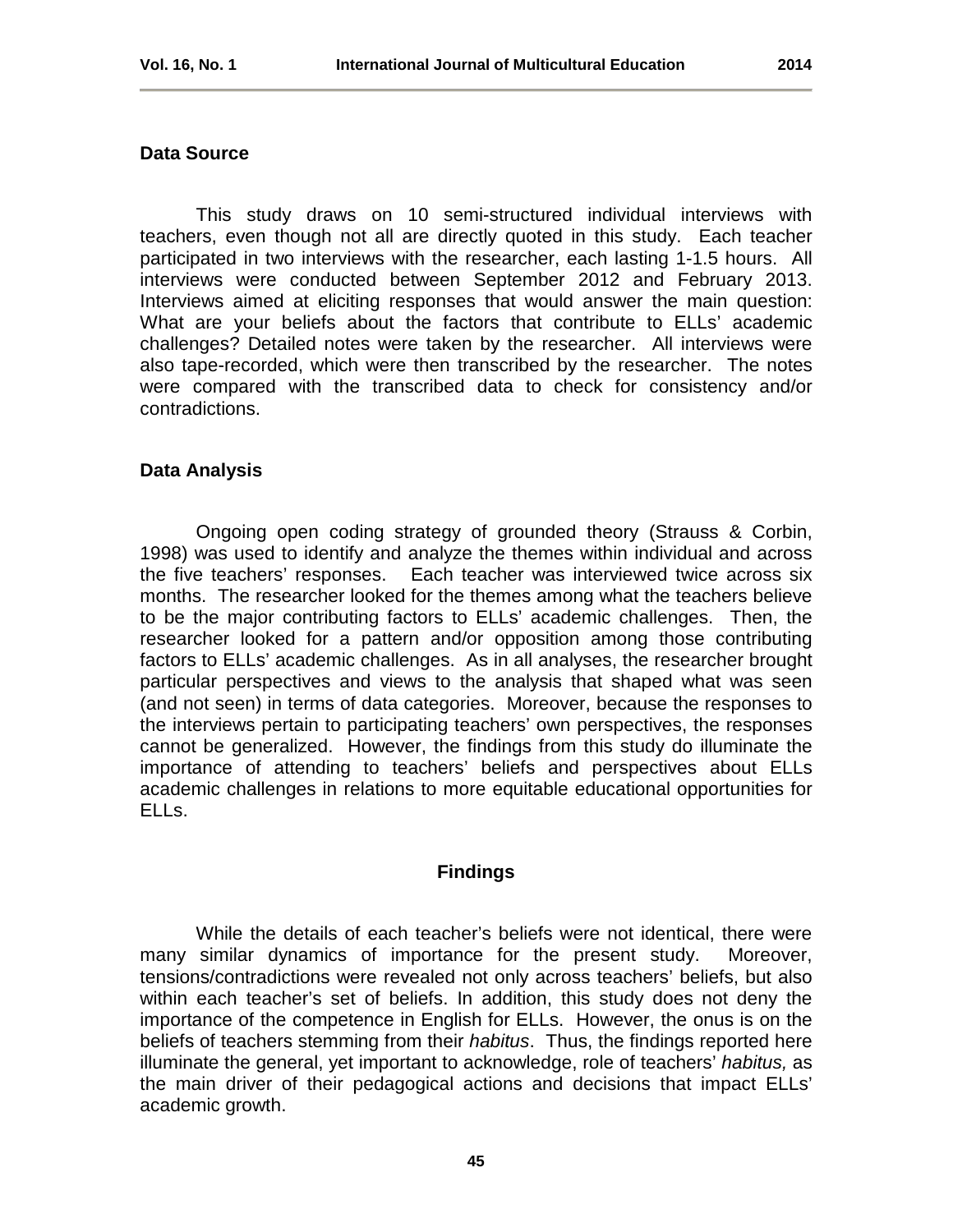The discussions of the findings, which are presented below, are organized into two broad themes—one consisting of teachers' beliefs stemming from reproductive *habitus,* and the other deriving from inventive *habitus*. Following Bourdieu's argument that schools reproduce social inequalities by legitimizing the values consistent with the dominant system and thus individual agents—i.e., the teachers that constitute and who are product of the dominant system—in this study, the knowledge is viewed as privileged in the dominant system. Thus, in line with this premise, this study explores the following: (a) teachers' beliefs that place the factors that contribute to ELLs' academic challenges in individual agents (students and their family) as stemming from reproductive *habitus*, and (b) teachers' beliefs that place those factors outside individual agents as stemming from inventive *habitus*.

## **The Reproductive** *Habitus***: Individual Perspective**

**The problem with using students' first language.** All five participating teachers concurred that one of the main factors that contribute to ELLs' academic challenges is the use of students' first language at school and home. These teachers believe that the frequent use of the first language delays the learning of English, the fluency in which they view as essential for ELLs to succeed in their education and lives. Linda commented:

I think that the biggest problem for ELLs is their parents letting them speak Spanish at home all the time. The kids need to speak English and I focus on grammar with my ELLs because that's what they need. I know it is the easy thing to do, and the nice thing to go "Oh, it's okay at home." But, how is talking to the kids in Spanish helping them? Unless your kids are having a meltdown, their parents need to at least try to speak English to them. I think that is the biggest obstacle because, without having these kids learn English, they cannot learn in school.

This teacher locates *the biggest problem* in ELLs' parents and their continual usage of Spanish in their homes. She does not seem to take into a consideration the possibility that ELLs' parents may not speak English, and more significantly, fails to recognize the value of maintaining ELLs' first language in their learning (e.g., Cummins, 2000). Moreover, this teacher indicates that *grammar*—the subject she teaches—is influenced by her beliefs. Mary similarly noted:

The parents, teachers, and ELLs must realize the importance of being competent in English and not use so much Spanish. Otherwise, the students will be missing out on all sorts of opportunities. When you go to university, they are not going to translate for you. It's not like "Oh, I am sorry you don't speak English, and here is a Spanish version of biology. We will cater for all your needs." That's just not going to happen. If you work at McDonalds, the customers are not going to speak Spanish to you. You know, if I was French, I am not going to order the La Big Mac. I am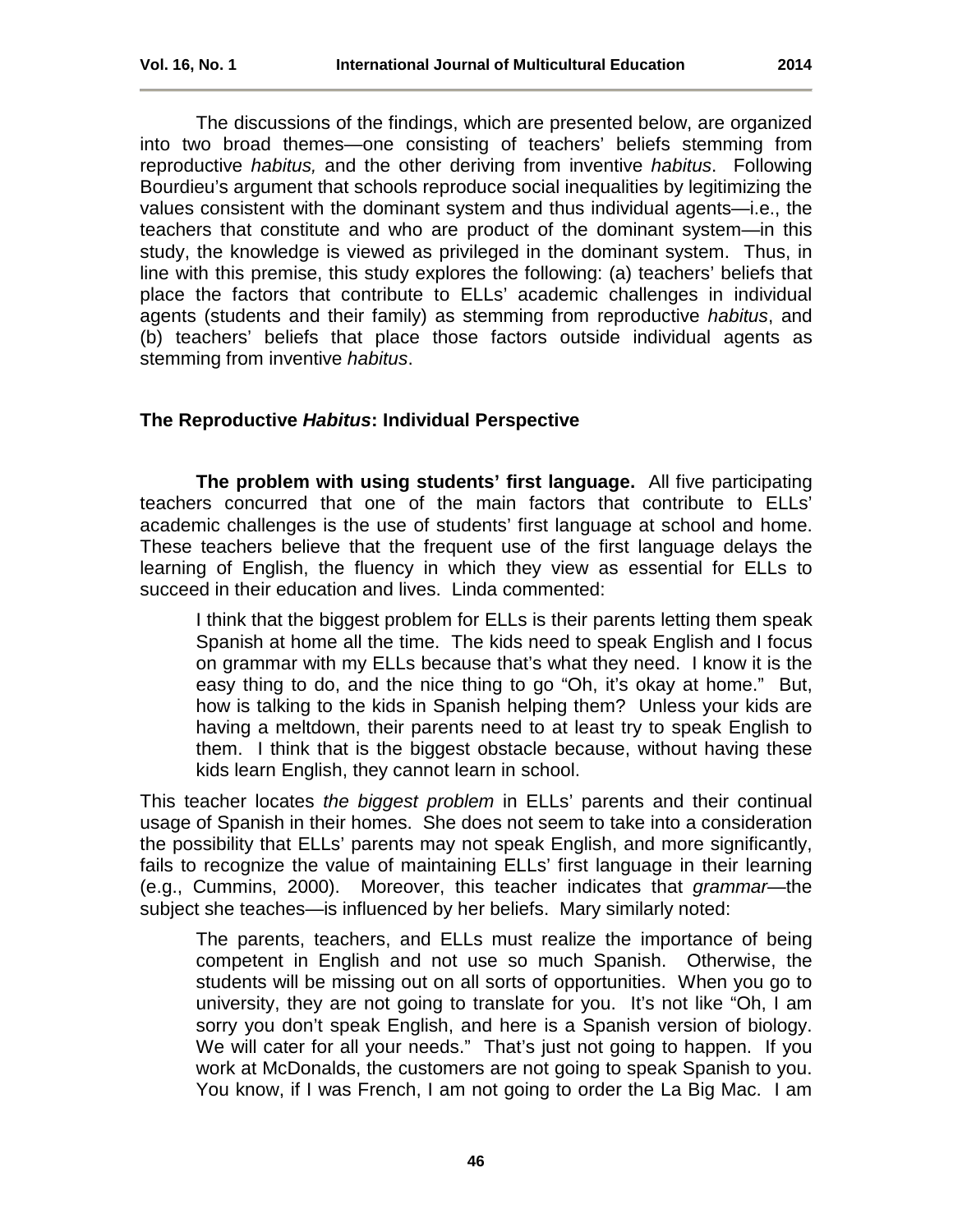Echoing Bourdieu's argument, this teacher sees English as the only legitimate knowledge/language in American society, which would allow ELLs to be successful. For this teacher, there is no room for a multilingual society in which many different languages are valued and respected. Karen also stated:

I respect my students' home language, and I think it is great that their parents speak Spanish to them at home. I am all about that. However, I believe that the students who are not proficient in English should not be speaking Spanish at school. The reason is not because I don't respect students' home language but I think using Spanish delays the learning of English, and students are even more confused in learning a new language. To help my students, I usually throw a pizza party for them on Fridays if they spoke no Spanish during class on a given week.

David likewise noted:

In my teaching, I do not usually make reference to the home language of the ELL students I have in class, and I also do not allow my students to speak in their home language in class. I offer practical advice to the ELL students who wish to maintain their home language, but allowing students to speak in their home language at school does not help the students learn English.

While the last two high school teachers quoted above showed their understanding of the importance of and respect for students' home language, they both believe that the use of students' home language interferes with the learning of a second language. Their statements also show that their beliefs directly influence their classroom management strategies, determining what they do or do not do in class. Karen rewards students for not speaking Spanish in class by throwing a pizza party. However, not having a pizza party could equally be viewed as punishment for speaking Spanish in class.

The teachers' beliefs discussed so far show that the use of students' home language is viewed as a hindrance to students' learning in general and to their learning English in particular. This view is contradicted by empirical evidence indicating that allowing ELLs to think and use their first language produces a positive, rather than negative, effect on individual learning (De Angelis & Dewaele, 2009). In summary, these teachers perceive ELLs' competency in English as the major limiting factor in their academic achievement, which is consistent with Bourdieu's (1990) argument that "one looks at the situation of the dominated through the social eyes of the dominant" (p. 131). More specifically, English has been and continues to be a lingua franca in the world, and these teachers' belief that the competency in English is the key factor in becoming successful in school and society is similar to the findings reported by Rhedding-Jones (2002). In this respect, there is no empirical evidence indicating that requiring students to use only English while banning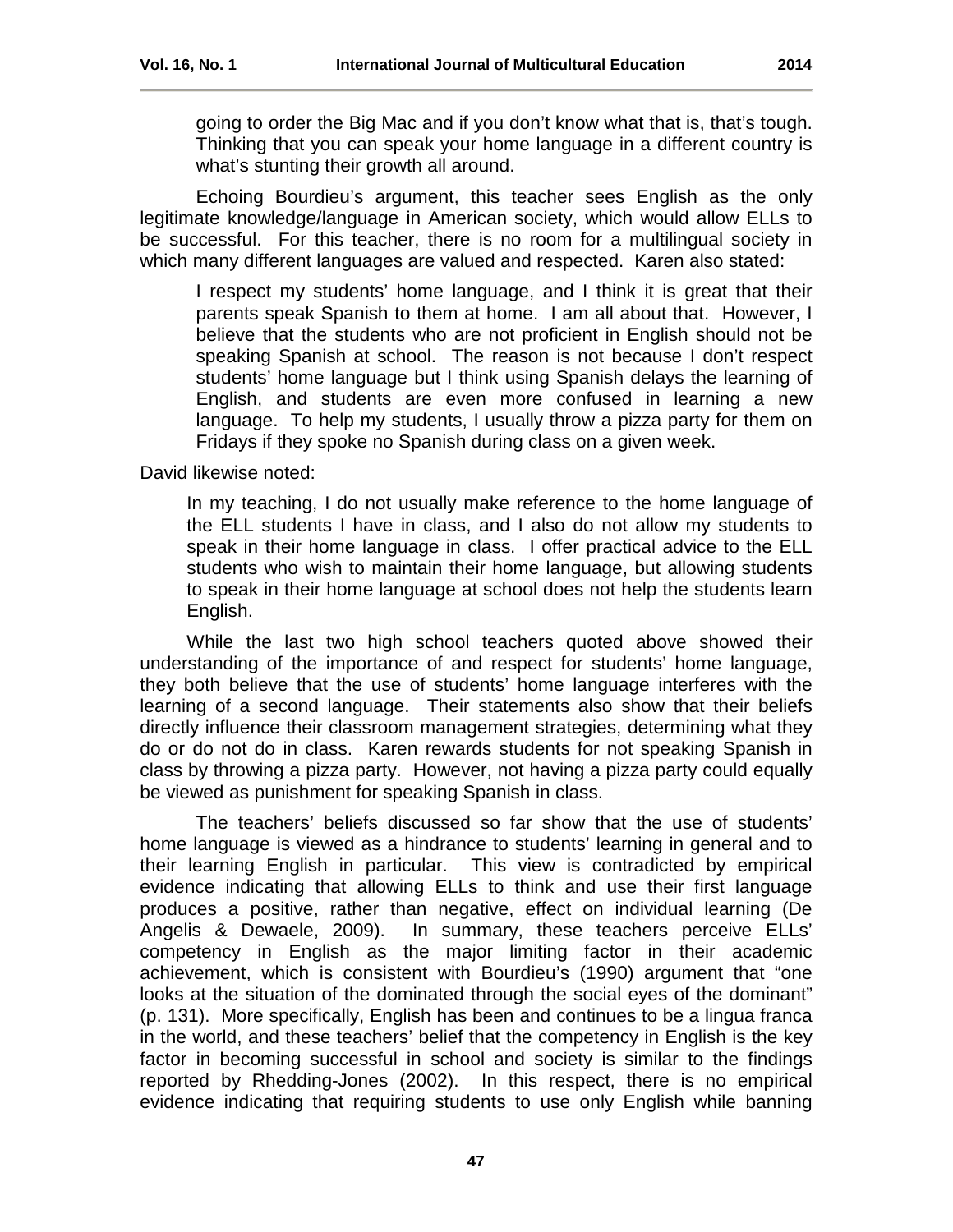students' first language is beneficial in any way for ELLs' social, emotional, and educational growth.

**Value of education for parents**. Three teachers also believed that ELL parents' inability to see the value in their children's education is a limiting factor for ELLs' academic achievement. Linda commented:

I ask myself, "Do the parents value education or not?" I think in the back of their minds, they are thinking that they are eventually going back to their country and so they think "why waste our time?" When parents do not value education, how can you expect their children to value education?

Nancy also noted:

ELL students are very bright and their parents are also very intelligent. I mean, what the parents do is a sign of intelligence—just to pick up their things and move to another country for a betterment of their lives. I don't think I can just do that. The problem is the parents don't believe in themselves and in their children that they can be successful.

David noted likewise:

Students can't learn when they are not in class, and many ELLs often miss class. I don't think parents see how crucial coming to school is. They just let their children stay home. Without parents' support and beliefs that education is important, their children cannot succeed in school.

Here, once again, the teachers perceive individual parents' and students' attitudes towards education as the key factors limiting ELLs' learning. These teachers' beliefs about ELL parents' inability to recognize the value of education are a mere assumption based on their speculation. None of them stated that ELL parents actually told the teachers that they do not value education. Following Bourdieu's argument, these teachers accept the conditions of school as natural, and thus, they are not problematizing the structures of school as a possible challenge for ELLs; rather, they are locating the problems on ELL parents.

### **An Inventive Habitus: Sociological Perspective**

As demonstrated above, the participating teachers' beliefs seem to be rooted in their reproductive *habitus*.In this section, however, I illustrate somewhat contradictory views from the ones shown above. According to Bourdieu (1977, 1990), individual *habitus* is constituted in and through multiple and often intense entanglements within various social structures, which partially accounts for why these teachers' beliefs show some level of contradictions. In other words, while teachers' beliefs shown above seem to stem more from the earlier acquired *habitus*, those presented below seem to stem more from *habitus*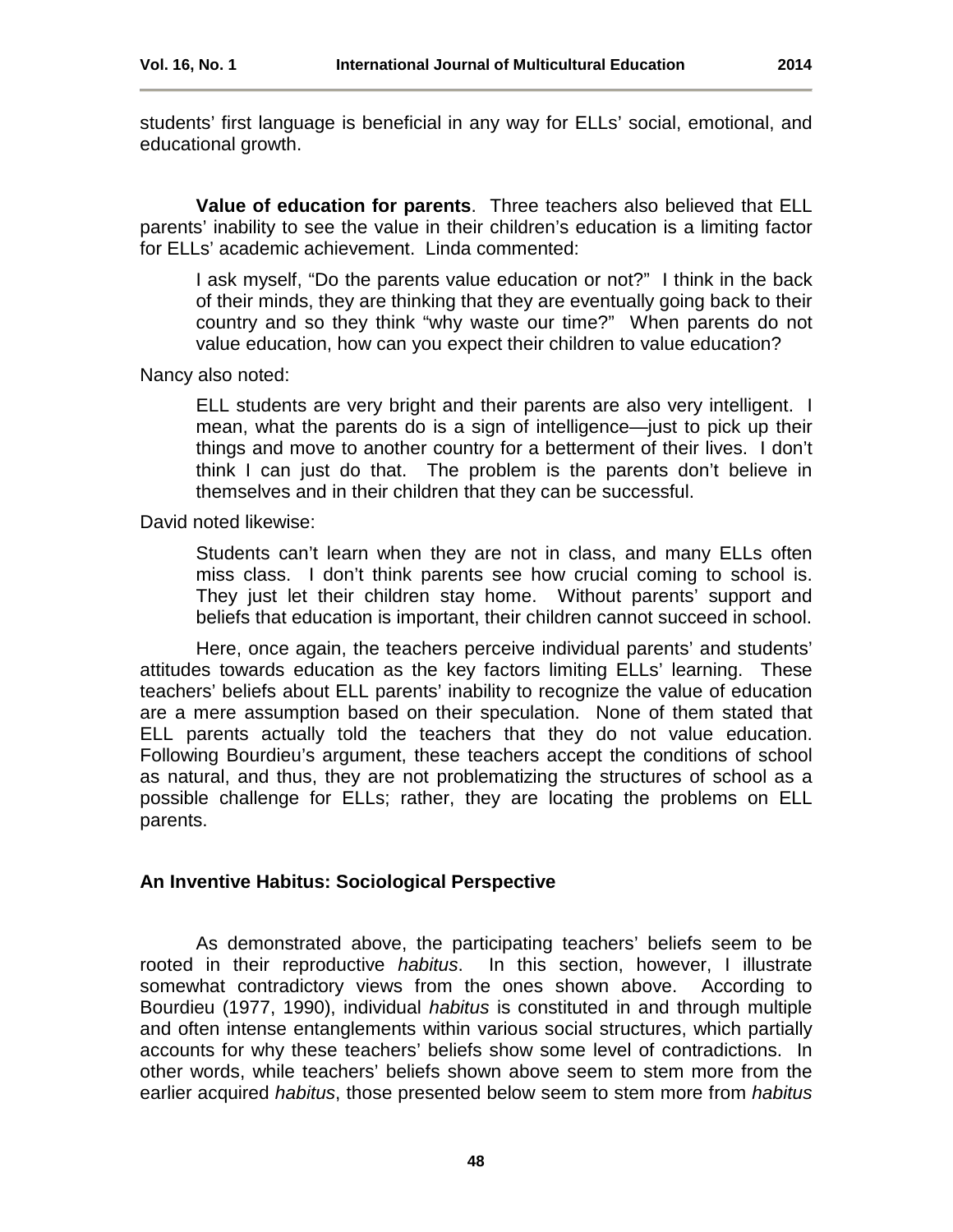acquired later*.* Each individual teacher's *beliefs* are intimately linked her/his socialization histories and afforded within her/his *habitus,* which is constitutive of various social fields that have different values unique to them. Hence, the fact that the teachers' comments are contradictory is inevitable since the social fields that constitute each teacher's *habitus* may coalesce but also collide. Most importantly, the two do not align, indicating that this issue requires further exploration.

**Mismatch between students' and school cultures.** During the interviews, several teachers indicated that, in their view, the problem of a misalignment between ELLs' cultures and those of school structure is a factor contributing to ELLs learning. Linda commented:

Have you even been invited to a Thanksgiving dinner to a family who's from a different culture? You know how awkward that experience is even if they are from the US and they all speak English. I experienced this when I was in college. Even if you know how to use their utensils and stuff, being in a place where the culture you are used to isn't the same as theirs is simply very uncomfortable. I think this is how the ELLs in my school feel every day.

Karen commented in a similar manner:

I think the way the school here is set up is very foreign to ELLs. When happens, there are students who know what to do, but most ELLs have no idea, and schools can be a horror experience for them. ELLs might feel that the school here isn't meant for them. Some people say that ELLs should participate in more extracurricular activities, but if I feel outside in my class and when I am barely getting by, why would I want to join a basketball team? I think schools have unreasonable expectations for them, and the goal should be to re-think about what we are doing, so that the students are more comfortable.

Note that these are the teachers who commented earlier that they believe that ELLs should not speak Spanish in class and that allowing the students to speak Spanish at home and school can inhibit their academic success. Here, however, those same teachers noted that they believe that a mismatch between the school and students' cultures is a problem. Therefore, they locate the limiting factors for ELLs' learning outside of the students' and parents' responsibility and their lack of ability, which is very different from their earlier stance. Instead, the focus is on school and teachers, highlighting the importance of reflecting on how and why school is or is not accommodating ELLs.

**Unprepared teachers.** Some teachers also felt unprepared teachers are another factor adversely affecting ELLs' learning. Nancy noted: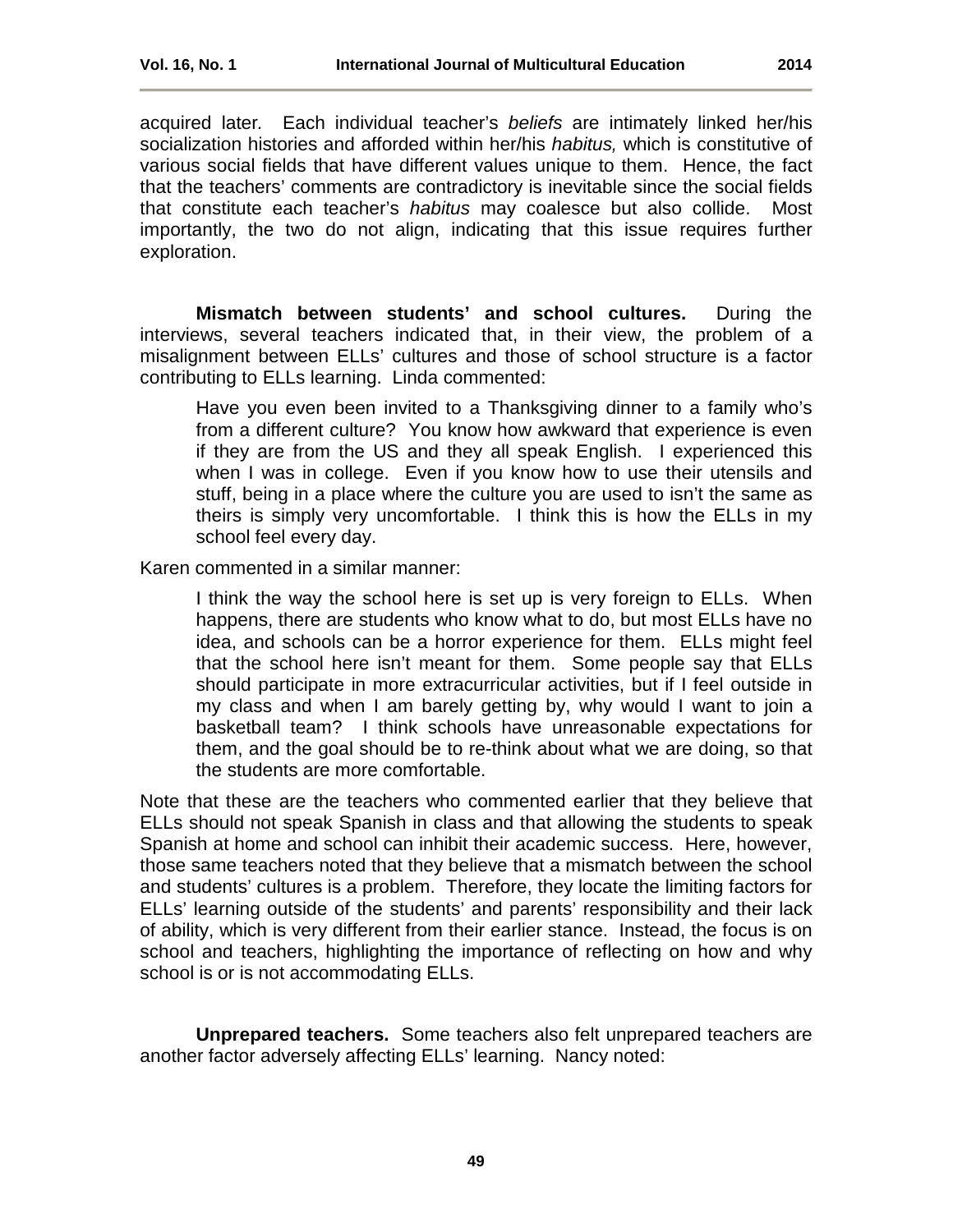David also expressed:

One of the problems I see is that we don't have enough qualified teachers who can assist ELLs. We need more professional developments for all teachers.

Again, as shown above, these are the teachers who believe the problems associated with ELLs' academic achievement stem primarily from their use of their first language and their parents' inability to recognize the value of education. Consistent with the teachers' beliefs discussed in the section immediately above, these teachers place the problem with school structure (assuming that teachers are a part of school structure), rather than in students and their parents. Although the forces that contribute to individual *habitus* cannot be directly traced back (Bourdieu, 1977), it appears that the *habitus* that these teachers in this section are speaking from are their later acquired *habitus,* given that some referred to their college experience and education.

# **Discussion and Implication**

<span id="page-10-0"></span>The inability of most US schools to meet the academic needs of ELLs is a national concern (Smith, Coggins, & Cardosi, 2008), and more equitable educational opportunities for ELLs are indeed a requisite. For Bourdieu, when a goal is to work against inequality in education, one must understand the complexities of inequality and the factors that inform the inequality within educational contexts (Bourdieu & Passeron, 1977). Among many options, this study focused on teachers' *habitus* and their beliefs pertaining to ELLs' academic challenges as a possible factor that contributes to inequitable educational practices for ELLs, as well as a factor that can undermine the efforts to treat ELLs equitably. The assumption underlying this study was that the teachers' beliefs largely stem from their *habitus* and impact what these teachers see as a productive pedagogy for ELLs. For instance, those teachers who see lack of English competency as a major problem adjust their pedagogical practices accordingly, so that the students only use English in class.

Thinking within the theoretical framework of this study, the teachers' insistence on their students using only English in class and assuming that their belief benefits ELLs is not surprising, given that an English-only policy has historically dominated the educational policy in the United States (Crawford, 1992); hence, such an ideology is most likely a durable part of individual teacher's linguistic *habitus*. However, the approach in which English-only is imposed, according to empirical evidence, contributes negatively to ELLs'

**50**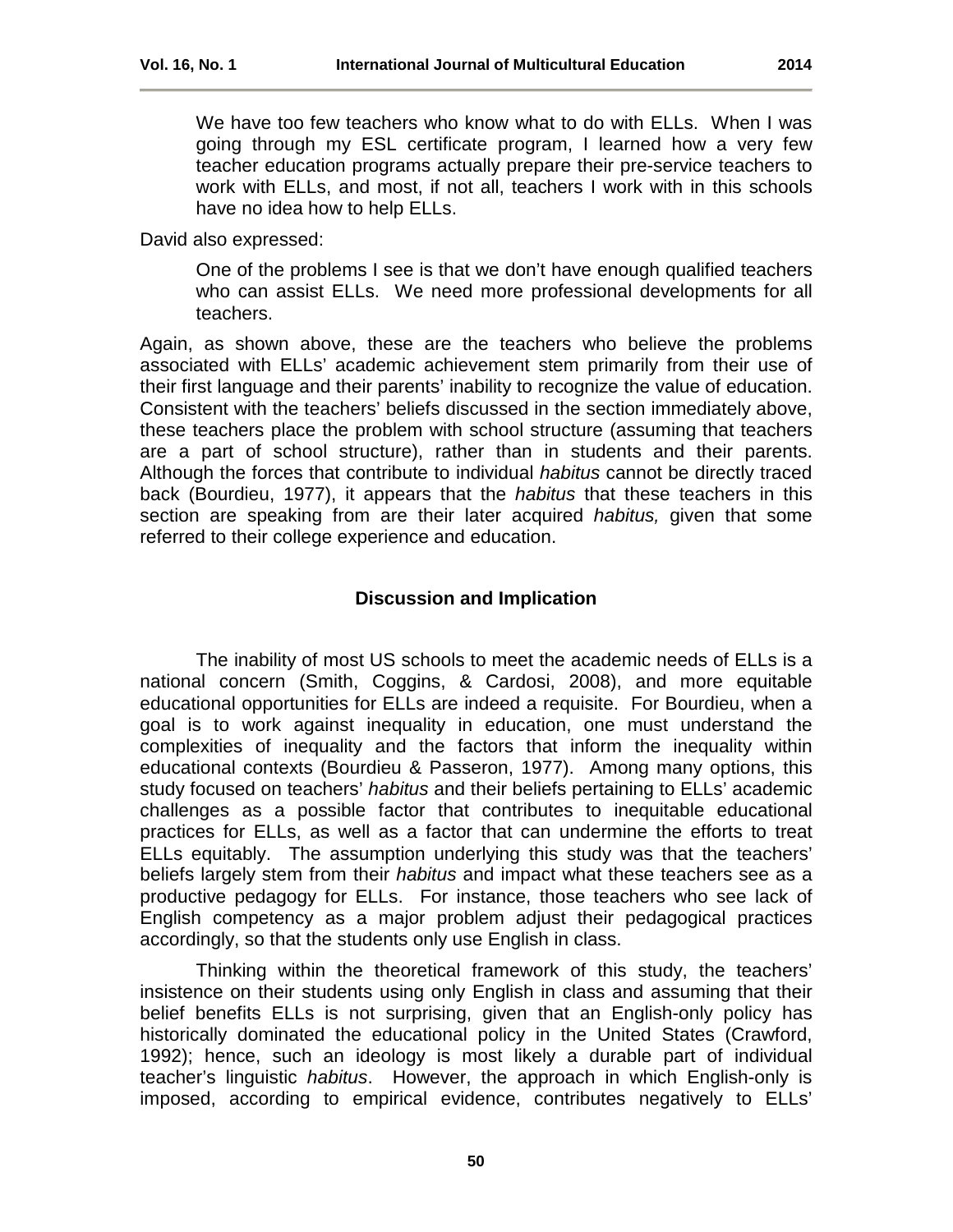academic, social, and emotional development, even when these teachers have opposite intentions. On the other hand, those teachers who see the mismatch between school and students' culture as a problem feel that the school and teachers should find ways to better accommodate ELLs, which for Bourdieu is a better way to work against inequality. It is thus interesting and important to note here that teachers who held both views voiced the same concern. Given such inconsistent and contradictory beliefs of the teachers that took part in this study, there are a few important implications drawn with respect to more equitable educational practices for ELLs. This study recognizes that the findings reported here cannot be generalized; therefore, implications presented here are general and suggestive, rather than confirmatory.

First, Bourdieu's sociological theory already tells us that the participating teachers' beliefs revealed in this study are not autonomous but are reflective of the larger social structures and conditions in which their *habitus* is acquired. As shown in the teachers' responses in this study, the dispositions within individual's *habitus* are durable and these forces speak powerfully through each individual. Though not explicitly visible in this study, the teachers' judgments against ELLs' English proficiency levels and the legitimization of their beliefs will almost certainly impact their teaching, which is a dimension of hegemony and reinforcement of privilege that gets reproduced in local contexts regardless of an individual teacher's recognition. This is not because these teachers are not supportive of ELLs' learning, but because the durable dispositions within their *habitus* are often invisible, not context-specific, and they present themselves as social reality. Thus, teachers who are committed to providing more equitable educational practices for ELLs would do better to recognize that the enduring dispositions in their *habitus* may limit what teachers can do to promote equality in education. That stated, although individual change is possible, working against one's socialization histories to actually change one's practices should not be viewed as an easy, simple, one-time process.

Second, there is an inventive aspect to the teachers' *habitus* that is not entirely determined by the social structure under which it was initially formed. More specifically, the contradictions in the teachers' responses in this study reflect how the experiences that these teachers encountered later in life, if they are different from their earlier acquired *habitus,* can create a space of change in their thinking. The conditions for change are "set up when habitus encounters objective structure radically different from those under which it was originally formed" (Swartz, 1997, p. 103). In such a potential space of change, the teachers' *habitus* that usually inclines them to unquestionably take the current school structure as natural, and thus blame ELLs and their parents for their low academic achievement, may be altered. Here, Ladson-Billings' (2006) assertion that "the problem teachers confront is believing that successful teaching" is primarily about "what to do" when in actuality "the problem is rooted in how we think about the social context, about the students, about the curriculum and about instruction" (p. 30) seems to resonate powerfully in thinking about the importance of altering teachers' beliefs that may be counterproductive to ELLs' learning. Therefore, while acknowledging that subjects (teachers) are always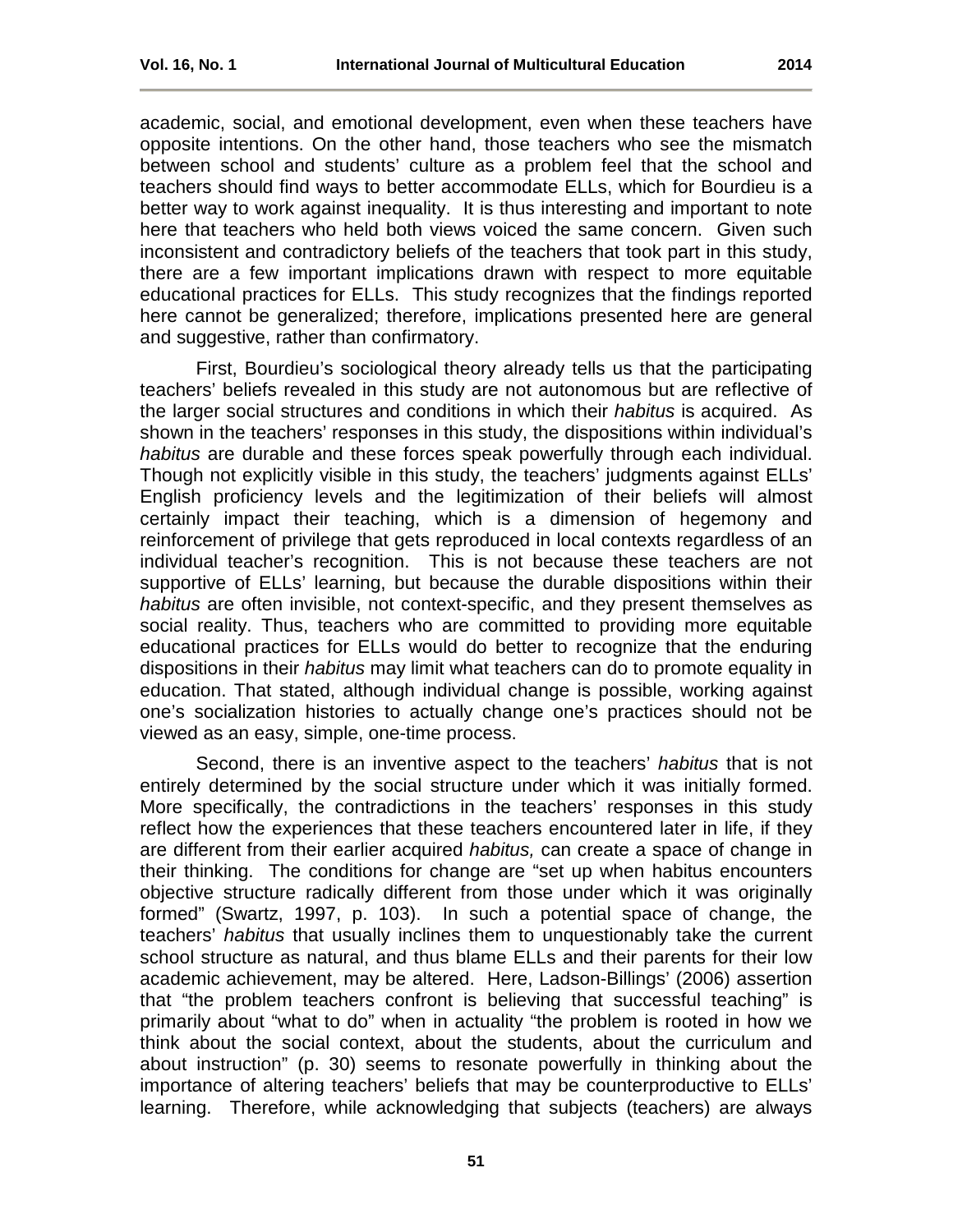situated within structures and dynamics of power such that no theory can extract individuals from those conditions of possibility and that no theory is capable of providing a full set of answer to trace back the underlying reasons for our thinking, it seems imperative to attend to the reproductive dispositions that may alienate ELLs while also attending to the inventive dispositions that challenge the beliefs that stem from the reproductive dispositions. In this regard, the incidences of contradictions within and across each teacher's beliefs must not be taken for granted but must be attended to as an extremely important locus of individual, institutional, and social change.

From such a realization, a more practical implication is also offered. Offering training programs that help inform the teachers about the value of ELLs' first language and why its continued use is an asset for ELLs, particularly for the achievement of long-term academic and emotional benefits, may alter teachers' linguistic *habitus* (Shim, 2012). Moreover, this initiative would help the teachers reevaluate their beliefs, which, in turn, may alter their pedagogical practices for ELLs in more productive ways. In this regard, teachers would also benefit from training on how to teach bilingual or multilingual students more effectively. The findings reported here indicate that most teachers share the view that students' first language background should remain outside of the class. However, if the teachers were more confident and knowledgeable about working with multilingual students, they would likely be less inclined to prohibit the use of ELLs' first language in class.

<span id="page-12-0"></span>Numerous studies have been conducted, focusing on how White teachers unintentionally perpetuate the system of domination in their teaching practices. Substantial attention has also been devoted to the question of how teachers of color can contribute to more equitable educational practices in working with students from various racial and linguistic backgrounds. While recognizing that no teacher can escape our social and historical backgrounds, by utilizing Bourdieu's concept of *habitus*, this study attempted to show how White American monolingual ESL teachers can potentially change their beliefs that may not have been beneficial initially and contribute significantly in ELLs academic achievement. Recalling the significant gap between the English-speaking White American teacher population and the ELL student population, as well as the achievement gap between ELLs and non-ELLs in the United States, the findings of this study add yet another angle from which to understand the challenges ELLs face in school and how teachers' assumptions may inhibit or contribute to ELLs' learnings. It echoes Bourdieu's argument that, for inequality in education to be transformed, transformation of educational contexts and opportunities available to students is required, as only this approach will benefit disadvantaged students.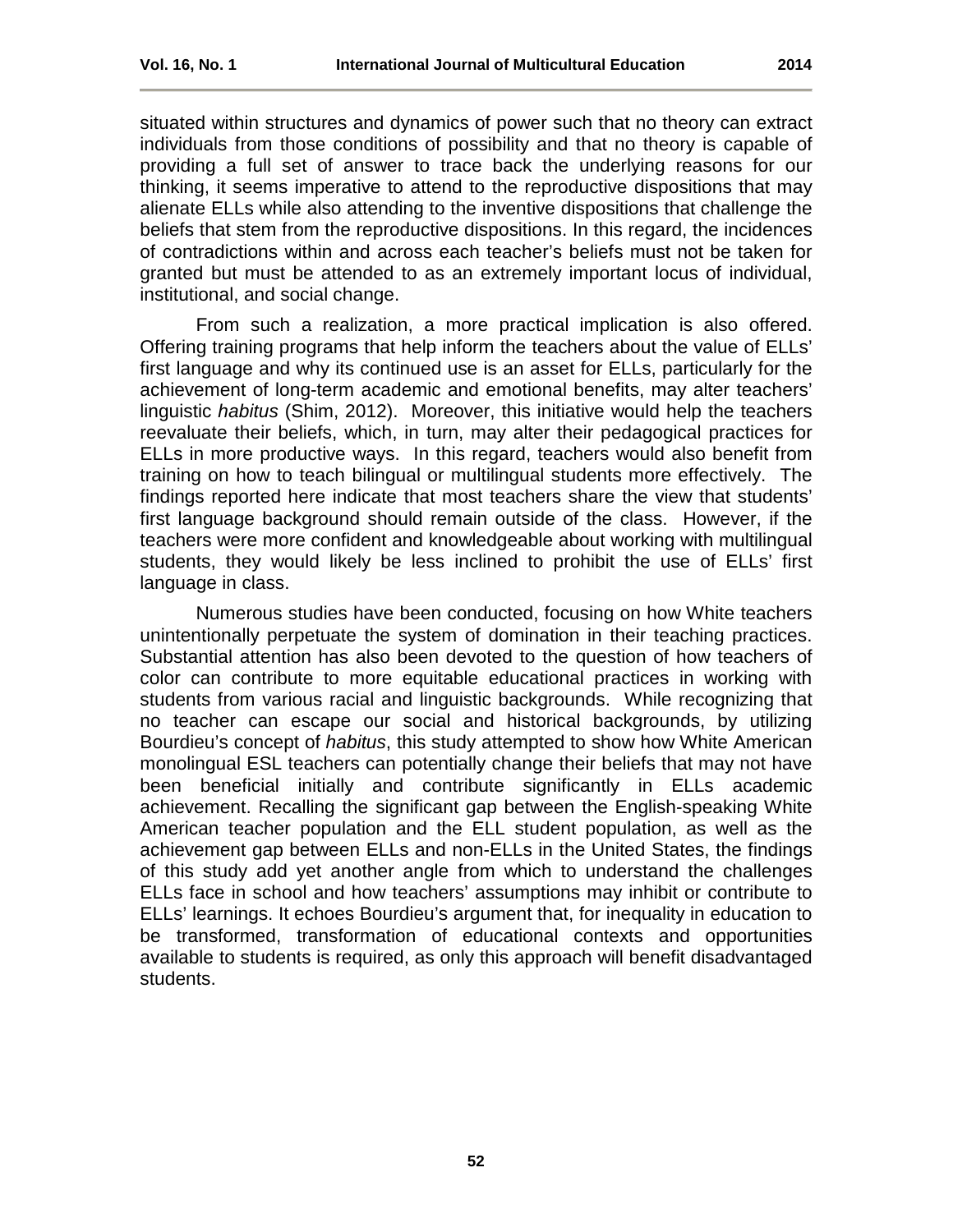### **References**

- Ang, I. (2003). Together-in-difference: Beyond diasporas, into hybridity. *Asian Studies Review*, *27*(2), 141–154.
- Bergh, L., Denessen, E., Hornstra, L., Voeten, M., & Holland, R. W. (2010). The implicit prejudiced attitudes of teachers: Relations to teacher expectations and the ethnic achievement gap. *American Educational Research Journal, 47*(2), 497-527.
- Bourdieu, P. (1998). *Practical reason*. Stanford, CA: Stanford University Press.
- Bourdieu, P. (1990). *In other words: Essays toward a reflexive sociology*. Stanford, CA: Stanford University Press.
- Bourdieu, P. (1984). *Distinction: A social critique of the judgment of taste.* Cambridge, MA: Harvard University Press.
- Bourdieu, P. (1977). *Outline of a theory of practice*. Madrid, Spain: Cambridge University Press.
- Bourdieu, P., & Passeron, J. (1977). *Reproduction in education, society, and culture*. Thousand Oaks, CA: Sage.
- Bourdieu, P., & Wacquant, L. J. D. (1992). *An invitation to reflexive sociology*. Chicago, IL: The University of Chicago Press.
- Cicourel, A. V. (1993). Aspects of structural and processual theories of knowledge. In C. Calhoun, E. LiPuma, & M. Postone (Eds.), *In Bourdieu: Critical perspectives* (pp. 89-115). Cambridge, MA: Polity Press.
- Crawford, J. (1992). *Hold your tongue: Bilingualism and the politics of "English Only."* New York, NY: Addison-Wesley Publishing Company.
- Cummins, J. (2000). *Language, power and pedagogy: Bilingual children in the crossfire.* Clevedon, UK: Multilingual Matters.
- De Angelis, G., & Dewaele, J. M. (2009). The development of psycholinguistic research on crosslinguistic influence. In L. Aronin, & B. Hufeisen (Eds.), *The exploration of multilingualism* (pp. 63-77). Amsterdam, Netherlands: John Benjamins.
- Gay, G. (2010). Acting on beliefs in teacher education for cultural diversity. *Journal of Teacher Education, 61*(1-2), 143-152.
- Ladson-Billings, G. (2006). "Yes, but how do we do it? Practicing culturally relevant pedagogy. In J. Landsman & C. W. Lewis (Eds*.*), *White teachers/diverse classrooms* (pp. 29-42). Sterling, VA: Stylus.
- Macnab, D. S., & Payne, F. (2003). Beliefs, attitudes and practices in mathematics teaching: Perceptions of Scottish primary school student teachers. *Journal of Education for Teaching, 29*, 55–65.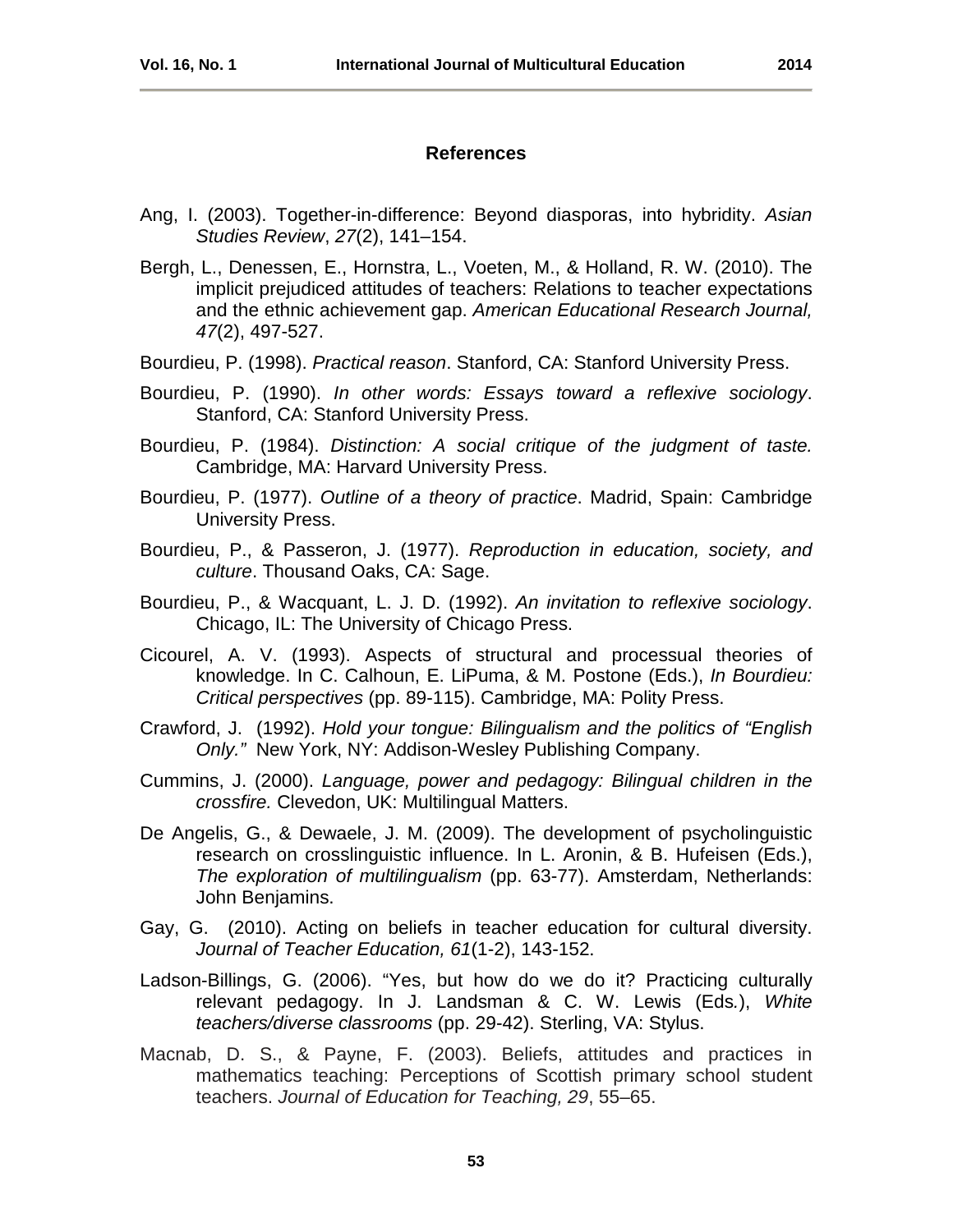- Mantero, M., & McVicker, P. (2006). The impact of experience and coursework: Perceptions of second language learners in the mainstream classroom. *Radical Pedagogy, 8*(1). Retrieved from [http://radicalpedagogy.icaap.org/](http://radicalpedagogy.icaap.org/%20content/issue8_1/mantero.html) [content/issue8\\_1/mantero.html](http://radicalpedagogy.icaap.org/%20content/issue8_1/mantero.html)
- Milner, H. R. (2003). Teacher reflection and race in cultural contexts: History, meaning, and methods in teaching. *Theory into Practice, 42*(3), 173-180.
- National Center for Education Statistics. (2011). Retrieved from http://nces.ed. gov/nationsreportcard/pdf/studies/2011462.pdf
- Oliver, C., & Kettley, N. (2010). Gatekeepers or facilitators: The influence of teacher habitus on students' applications to elite universities. *British Journal of Sociology of Education*, *31*(6), 737–53.
- O'Neal, D. D., Ringler, M., & Rodriguez, D. (2008). Teachers' perceptions of their preparation for teaching linguistically and culturally diverse learners in rural eastern North Carolina. *The Rural Educator, 30*(1), 5-13.
- Papastergiadis, N. (2000). *The turbulence of migration.* Malden, MA: Blackwell.
- Peregoy, S. F., & Boyle, O. F. (1997). *Reading, writing, and learning in ESL* (2nd ed.). New York, NY: Longman.
- Pennycook, A. (2007). *English and the discourses of colonialism*. London, UK: Routledge.
- Pettie, S. K. (2011). Teachers' beliefs about English language learners in the mainstream classroom: A review of the literature. *International Multilingual Research Journal, 5*, 123-147.
- Reed, K. (2010). Multicultural education for rural schools: Creating relevancy in rural America. *The Rural Educator, 31*(2), 15-20.
- Rhedding-Jones, J. (2002). English elsewhere: Glocalization, assessment and ethics. *Journal of Curriculum Studies, 34*(4), 383–404.
- Rueda, R., & Garcia, E. (1994). *Teachers' beliefs about reading assessment with Latino language minority students*. Washington, DC: Office of Educational and Improvement. (ERIC Document Reproduction Service No. ED376721).
- Sheng, Z., Sheng, S., & Anderson, C. J. (2011). Dropping out of school among ELL students: Implications to schools and teacher education. *The Clearing House*, 84(98), 98-103.
- Shim, J. M. (2012). Pierre Bourdieu and intercultural education: It is not just about lack of knowledge about Others*. Intercultural Education, 23*(3), 209-220.
- Smith, J. M., Coggins, C., & Cardosi, J. M. (2008). Best practices for English language learners in Massachusetts: Five years after the Question 2 mandate. *Equity & Excellence in Education, 41*(3), 293-310.